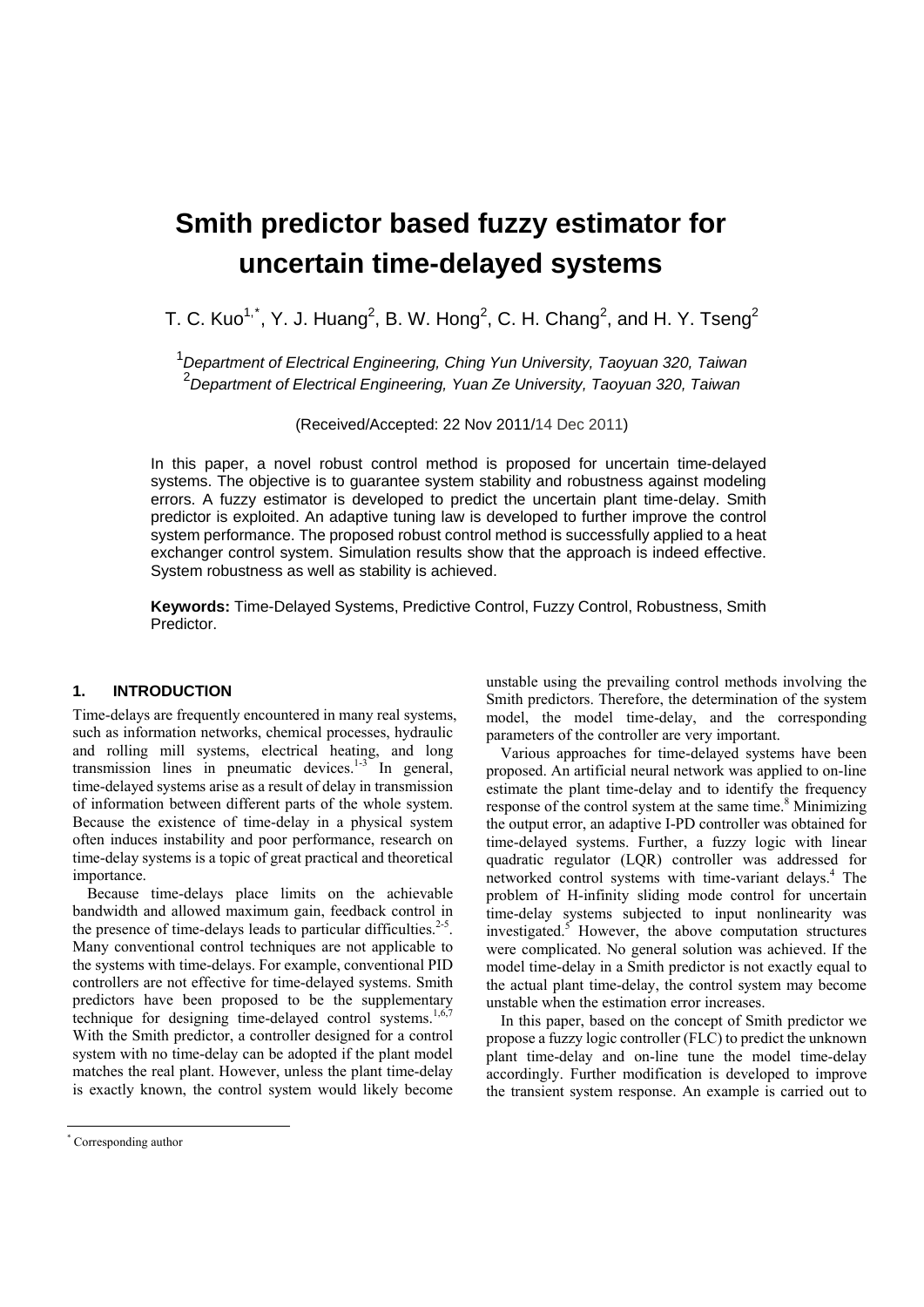demonstrate that the proposed fuzzy estimator with adaptive law and Smith predictor can effectively achieve system stability and robustness.

## **2. SMITH PREDICTOR**

Consider the diagram of the Smith predictor as shown in Fig. 1, where  $G_c(s)$  is the transfer function of the controller,  $G(s)$  is the transfer function of the plant, and  $\tau$  is the time-delay. In Fig. 1, the region within the dashed line is designed to cancel the time-delay characteristic of the original feedback signal. It is seen that if the control system has no Smith predictor, the closed-loop transfer function of the control system is

$$
\frac{Y(S)}{R(S)} = \frac{G_c(s) \cdot G(s) \cdot e^{-\pi}}{1 + G_c(s) \cdot G(s) \cdot e^{-\pi}}.
$$
\n(1)

It is seen that a time-delay exists in the characteristic polynomial in (1). The control system may have a poor performance and instability. Referring to Fig. 1, if the output of the Smith predictor  $Y'(s)$  satisfies

$$
Y'(s) = G(s) \cdot (1 - e^{-\pi}),
$$
 (2)

the closed-loop transfer function of the time-delayed system becomes

$$
\frac{Y(s)}{R(s)} = \frac{G_c(s) \cdot G(s) \cdot e^{-\tau s}}{1 + G_c(s) \cdot G(s)}.
$$
\n(3)

Remarkably, the characteristic polynomial in (3) has no time-delay. Therefore, the control system performance and stability can be improved. Better time response can be achieved. The above effect relies on exact knowledge of the time-delay. Unfortunately, the time-delay is uncertain for most physical systems. In the following, an improved approach for the uncertain time-delayed systems is proposed.



Fig. 1. Structure of Smith predictor control system.

# **3. CONTROL METHODOLOGY**

The proposed control system structure is shown in Fig. 2, where  $G_c(s)$  is the transfer function of the dominant controller,  $G(s)$  is the transfer function of the plant,  $T_d$  is the plant time-delay, *y* is the system output,  $y_d$  is the desired output,  $G_m(s)$  is the mathematical model of the plant  $G(s)$ , *T* is the model time-delay,  $\Delta T$  is fuzzy output,  $y_m$ is the output of mathematical model, and  $y_s$  is the output of the Smith predictor. The goal is to estimate the value of  $T_d$ , and adjust *T* to achieve satisfactory response of the control system. In Fig. 2, the region within the dashed line is the

modified Smith predictor. The time-delay *T* is estimated through the use of fuzzy logic controller (FLC).

The system output  $y$  and the output of mathematic model,  $y_m$ , can be described as

$$
y = G(s)e^{-T_d s} \cdot u(s) , \qquad (4)
$$

$$
y_m = G_m(s)e^{-Ts} \cdot u(s). \tag{5}
$$

Hopefully, by introducing the Smith predictor, the mathematical model  $G_c(s)$  is equal to the plant  $G(s)$ , and  $y = y_m$ . When  $T = 0$  or  $T_d \neq T$ , the Smith predictor fails to compensate for the effect of time-delay. The output error would be large and may cause instability. Thus, the model time-delay must be adjusted such that  $y$  and  $y_m$  become equal.

$$
y_{fb} = G(s) \cdot e^{-T_d s} u(s) - [G_m(s) \cdot e^{-Ts} - G_m(s)] \cdot u(s)
$$
  

$$
y_{fb} \cong G(s) \cdot u(s).
$$
 (6)

From (6), when  $T = T_d$ , the control system performs like there is no time-delay. With Smith predictor applied to this system, the controller design can be simplified since the time-delay effect is eliminated. In the next section, we show how to on-line adjust the model time-delay *T* for uncertain time-delayed systems.



Fig. 2. Fuzzy estimator based Smith predictor time-delayed control system*.* 

# **4. FUZZY ESTIMATOR DESIGN**

#### **4.1. Estimator generator**

Consider the case of  $T_d \neq T$ . Referring to the estimator generator in Fig. 2, there are two main time responses: one is the plant output y and the other is the model output  $y_m$ . In fact, the response tendency of y and  $y_m$  should be similar. But they are asynchronous and even divergent for  $T_d \neq T$ . This implies that the Smith predictor does not work well. Define the area  $A(k)$  as

$$
A(k) = \int_0^k |y(t) - y_m(t)| dt.
$$
 (7)

As shown in Fig. 3, it is obvious that the area  $A(k)$ increases because the response curves of  $y$  and  $y_m$  do not overlap. For example, suppose  $T_d = 1.5$  and let  $T = 0$ . Since the proposed fuzzy estimator has not yet been adopted to tune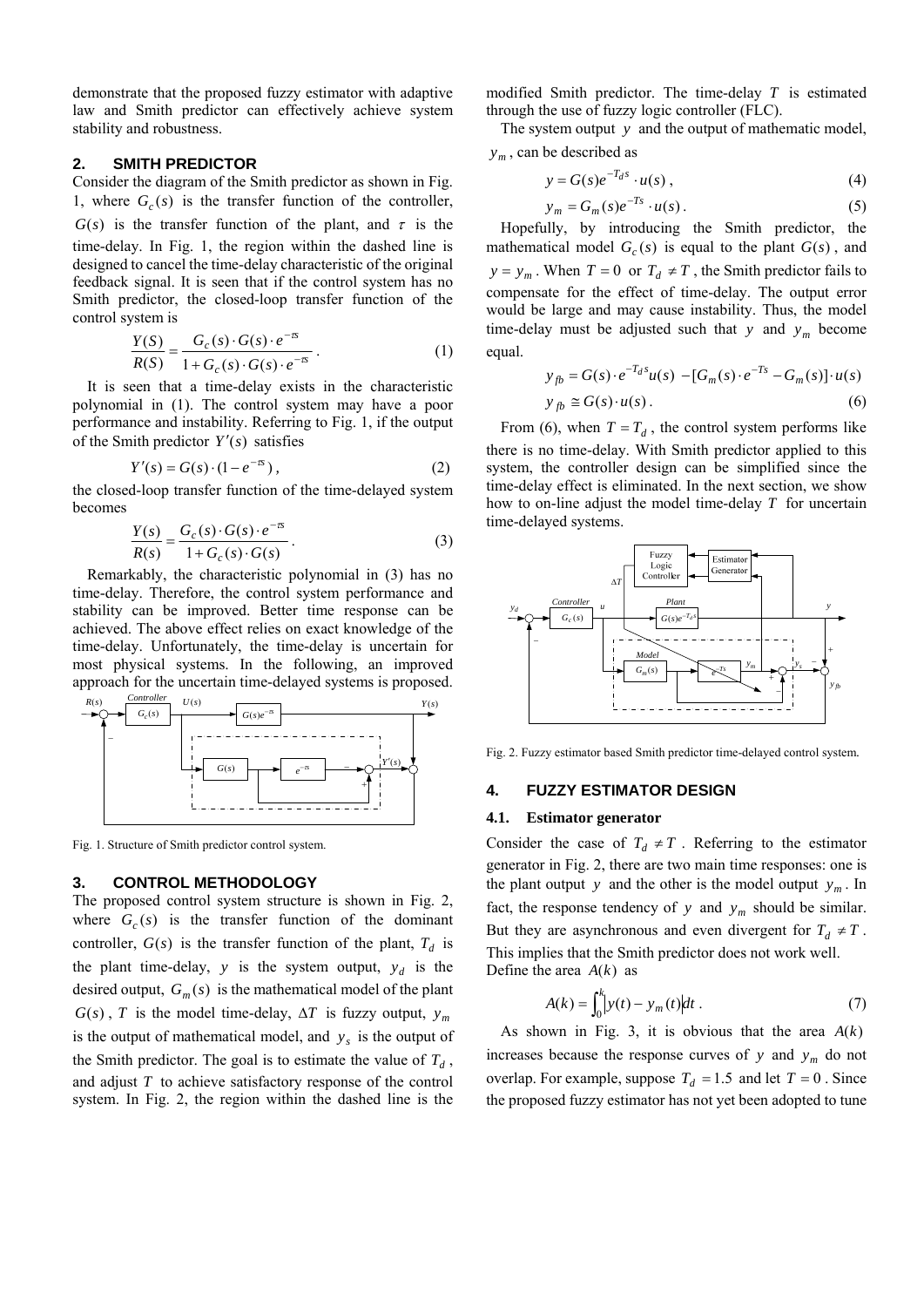the model time-delay, the Smith predictor cannot compensate for this system. The output *y* and  $y_m$  retain the 1.5 sec phase difference. Figure 3(b) shows the divergence of the area  $A(k)$ .

Now proceed to adjust *T* with the proposed FLC to compensate the output responses. Once  $T \cong T_d$ ,  $A(k)$  stops enlarging and stays bounded. At this point, it is reasonable to recognize that  $A(k)$  increases more and more slowly as  $y_m$ approaches *y* .

## **4.2. Fuzzy logic control**

According to the above investigation, the fuzzy logic control can be established as follows. There are four principal components of the FLC: fuzzifier, fuzzy rule base, inference engine, and defuzzifier.<sup>9</sup> The fuzzifier module performs the fuzzification so that the measurement values are converted into fuzzy number and degrees of membership function. Hence, it can be defined as a mapping from a crisp input space to fuzzy set labels. All the fuzzy set membership functions adopted here are triangular-shaped functions, as shown in Fig. 4. The fuzzy rule base is given several IF-THEN statements and displays a simple mapping relationship between the input and the output. The rule notation form is

Rule *i*: IF *e* is 
$$
M_j
$$
 and  $\Delta e$  is  $N_k$  THEN  $\Delta T$  is  $O_l$ , (8)

where the fuzzy inputs  $e$  and  $\Delta e$  stand for the error of area, and the variation of the error *e* at every sampling time, i.e.

$$
e(k + t_s) = A(k + t_s) - A(k),
$$
 (9)

$$
\Delta e(k + t_s) = e(k + t_s) - e(k) \,. \tag{10}
$$
\n
$$
\text{Grade of membership}
$$



Fig. 4. Membership functions of fuzzy input and output.

 $M_j$ ,  $j = 1, 2, 3$ ,  $N_k$ ,  $k = 1, 2, 3$ , and  $O_l$ ,  $l = 1, 2, 3$  perform The symbol  $t_s$  is the sampling time. The fuzzy output is the variation of the model time-delay, noted as  $\Delta T$ . In (8), the fuzzy sets of  $e$ ,  $\Delta e$  and  $\Delta T$ , respectively. Those features described above are introduced to set up a series of fuzzy rules as shown in Table 1, where each fuzzy set label, NB, NM, N, Z, P, S, M, B, PM, and PB, denotes negative big, negative medium, negative, zero, positive, small, medium,

big, positive medium, and positive big, respectively.

Table. 1. Fuzzy rule table.

| e<br>$\Delta e$ | S | M         | B  |
|-----------------|---|-----------|----|
| N               | Z | <b>PM</b> | PB |
| Ζ               | Ζ | Z         | Ζ  |
| P               | Z | <b>NM</b> | NB |

In this paper, the center of gravity method is used in the module of defuzzification, i.e.

$$
\Delta T = \frac{\sum_{q=1}^{r} y_q \cdot \mu_q(y_q)}{\sum_{q=1}^{r} \mu_q(y_q)},
$$
\n(11)

where *r* is the quantitative number and  $Y = \{y_1, y_2, \dots, y_r\}$ , where  $y_q$  denotes q th value, and  $\mu_q(y_q)$  is the fired degree from  $y_a$ .

#### **4.3. Numerical examples**

A heat exchanger is shown in Fig.  $5.^{10}$  The temperature output is controlled by controlling the flow rate of steam in the exchanger jacket. The temperature sensor is several meters downstream from the steam control valve, which generates a transportation lag. A suitable transfer function can be given by

$$
G(s) = \frac{e^{-5s}}{(10s + 1)(60s + 1)}.
$$
 (12)

Choose a controller as

$$
G_c(s) = \frac{0.25s + 0.45}{s^2 + 0.28s + 0.0925}.
$$
 (13)

The controller (13) is designed for the transfer function without plant time-delay  $T_d = 5$ ; namely, (14) cannot be controlled well if only (13) is used. The different output responses are shown in Figs. 6(a) and 6(b). The response with 5 sec time-delay has serious oscillation which could be improved though it is still under control. To improve this, the proposed control method provides better compensation to overcome the oscillation, as shown in Fig. 6(c) and Fig. 7. The model time-delay  $T$  reaches the plant time-delay  $T_d$  as soon as the  $A(k)$  stops increasing. Another simulation indicates that the Smith predictor with the ultimately estimated  $T$  compensates for the plant time-delay  $T_d$ . The delay phenomenon is eliminated entirely. Fig. 8 shows the comparison with different cases.

## **5. CONCLUSIONS**

This paper proposes a novel robust control method for a class of unknown time-delayed systems. The developed fuzzy estimator and adaptive law are valuable support to the proposed Smith predictor structure. The advantage is the